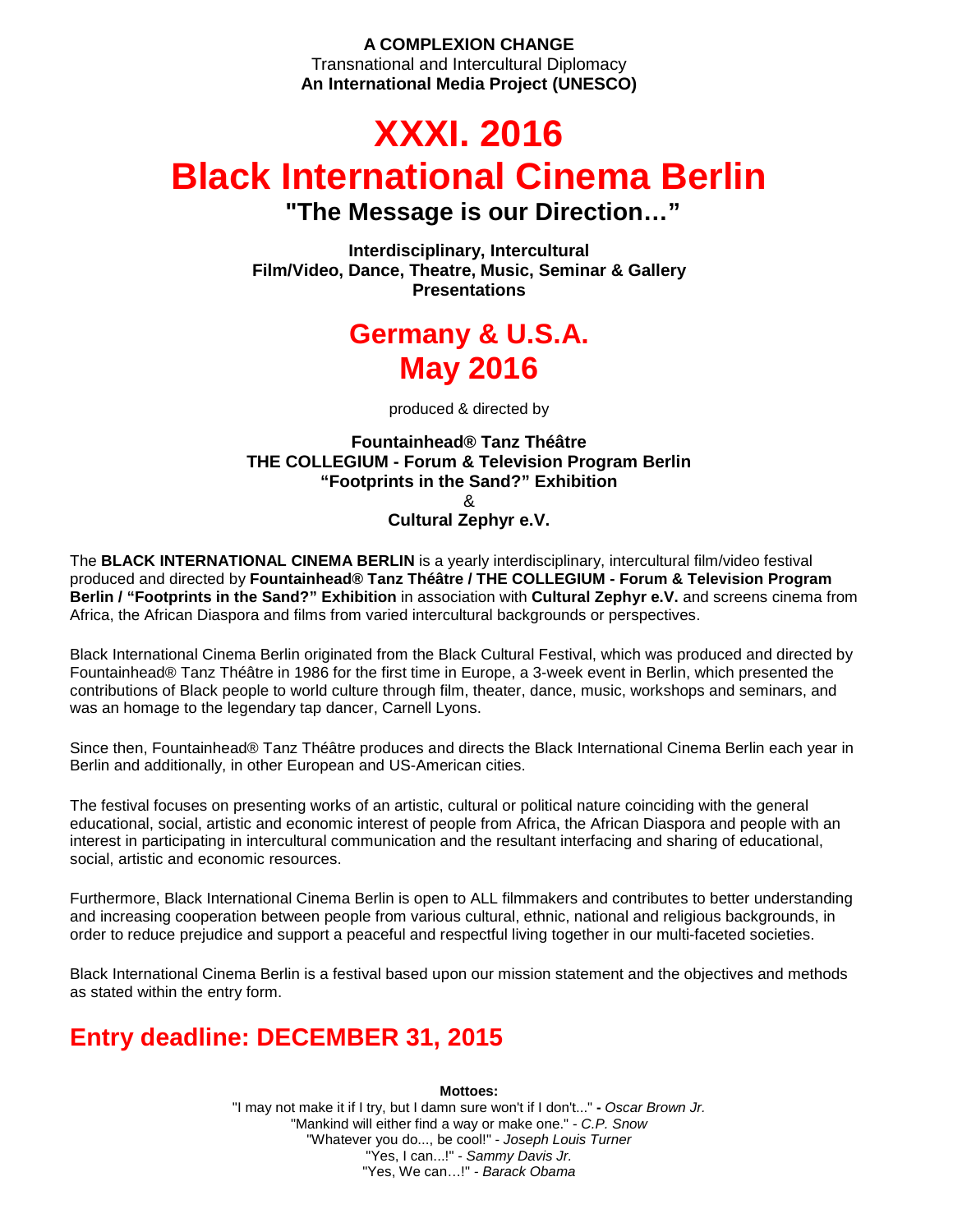# **ENTRY FORM BICB 2016**

#### **STATEMENT OF INTENTION**

We are an international, intercultural community of persons engaged in achieving increasing understanding and cooperation between individuals and groups in support of democratic procedures and the elimination of violence, religious, ethnic and gender persecution, youth exploitation, homophobia and racial hatred through the process of art, education, culture and dialogue.

Wir sind eine internationale, interkulturelle Gemeinschaft von Menschen mit dem Engagement für ein besseres Verständnis und wachsende Kooperation zwischen Individuen und Gruppen, mit Unterstützung des demokratischen Prozesses und der Beseitigung von Gewalt, Verfolgung aufgrund religiöser, ethnischer und geschlechtlicher Zugehörigkeit, Kindes- und Jungendmissbrauch, Homosexuellen-Feindlichkeit und von Rassenhass, durch die Mittel der Kunst, der Bildung, der Kultur und des Dialogs.

...sont une communauté internationale et interculturelle de personnes qui s'engagent pour une meilleure compréhension, pour une coopération croissante entre les individus et les groupes, dans le but d'affirmer les aspirations démocratiques et de contribuer ainsi à éliminer la violence, l'antisémitisme, la discrimination des homosexuels et le racisme par le véhicule de l'art, de l'éducation, de la culture et du dialogue.

...kültürler ve uluslar arasi bir topluluk olarak, bireyler ve gruplar arasinda daha iyi bir anlayis ve is birlikteligi için angaje olmaktayiz, bununla demokratik bir sürecin destegiyle sanat, egitim, kültür ve dialog araciligi ile siddet, antisemitizm, homoseksüel düsmanligi ve irklar arasi kin ve nefret duzgusuna bir çözüm getirmek istiyoruz.

...é uma comunidade international e intercultural de pessoas empenhádas em melhorar a compreensão e aumentar a cooperação entre indivíduos e grupos, apoiando o processo democrãtico e a eliminação da violência, anti-semitismo, discriminação homossexual e racismo, a trave's da arte, educação, cultura e diálogo.

...sono una communità internazionale e interculturale di persone impegnate per una migliore comprensione e cooperazione tra gl'individui e i gruppi, con la meta di dare un impulso al processo democratico, eliminando cosi la violenza, l'antisemitismo, il rassismo e la discriminazione degli omosessuali - per questa realisazione ci sono gl'instrumenti dell'arte dell'educazione, della cultura e dello dialogo.

...son una comunidad internacional e intercultural de personas empenadas para una mejor comprensión y cooperación entre los individuos y grupos, con la meta de dar fuerza al impulso democrático y asi de eliminar también la violencia como el antisemitismo, el racismo y la discriminación de los homosexuales. Por eso se usan los medios del arte, de la educación, de la cultura y del diálogo.

#### **OBJECTIVES AND METHODS**

- **1.** The presentation of films, seminars, exhibitions and performances by multi-national, -cultural, -racial and -ethnic groups of artists, filmmakers and intellectuals.<br>2. The dissemination of information on a
- **2.** The dissemination of information on a variety of issues of concern to people of the African Diaspora and people from various national and ethnic backgrounds with convergent perspectives and interests.
- **3.** The encouragement of appreciation and respect for a multi-faceted society through direct and indirect contact, thereby supporting the heightened awareness necessary for living in a multi-racial, -ethnic World, Country, Town and Community.
- **4.** To develop and promote the sharing of cultural, intellectual, economic and technological resources, which may be increasingly utilized to lessen the dependent state of many of the world's people.
- **5.** The annual publishing of the Black International Cinema Berlin, Germany & U.S.A. Anthology.

### **The BLACK INTERNATIONAL CINEMA BERLIN is open to ALL filmmakers.**

#### **Categories:**

Entries invited from Africa, the African Diaspora and all Filmmakers addressing issues relating to Intercultural and Multi-Heritaged Societies. Also entries of Children's and Art Films (i.e.: Dance, Theatre, Fine Arts, etc.) **Requirements:** 

Video (PAL), Professional DVD (no data-DVD, no Blu-Ray), subtitles or written description in English.

An edition of the cinematic work selected for presentation in the XXXI. 2016 Black International Cinema Berlin, will be retained for festival archives.

All submissions must be sent to the production co-ordinator, address below.

When mailing, please designate the film package: For festival and cultural purposes.

Angela Kramer Production Co-ordinator Hohenfriedbergstr. 14 D-10829 Berlin, Germany Tel.: 0049 30/782 16 21 Fax: 0049 30/786 34 66 e-mail: bicdance@aol.com

Marion Kramer Public Relations Co-ordinator Fax. 0049 30/786 34 66 e-mail: bicdance@aol.com http://www.black-international-cinema.com http://www.blackinternationalcinema.de http://www.fountainhead-tanz-theatre.de